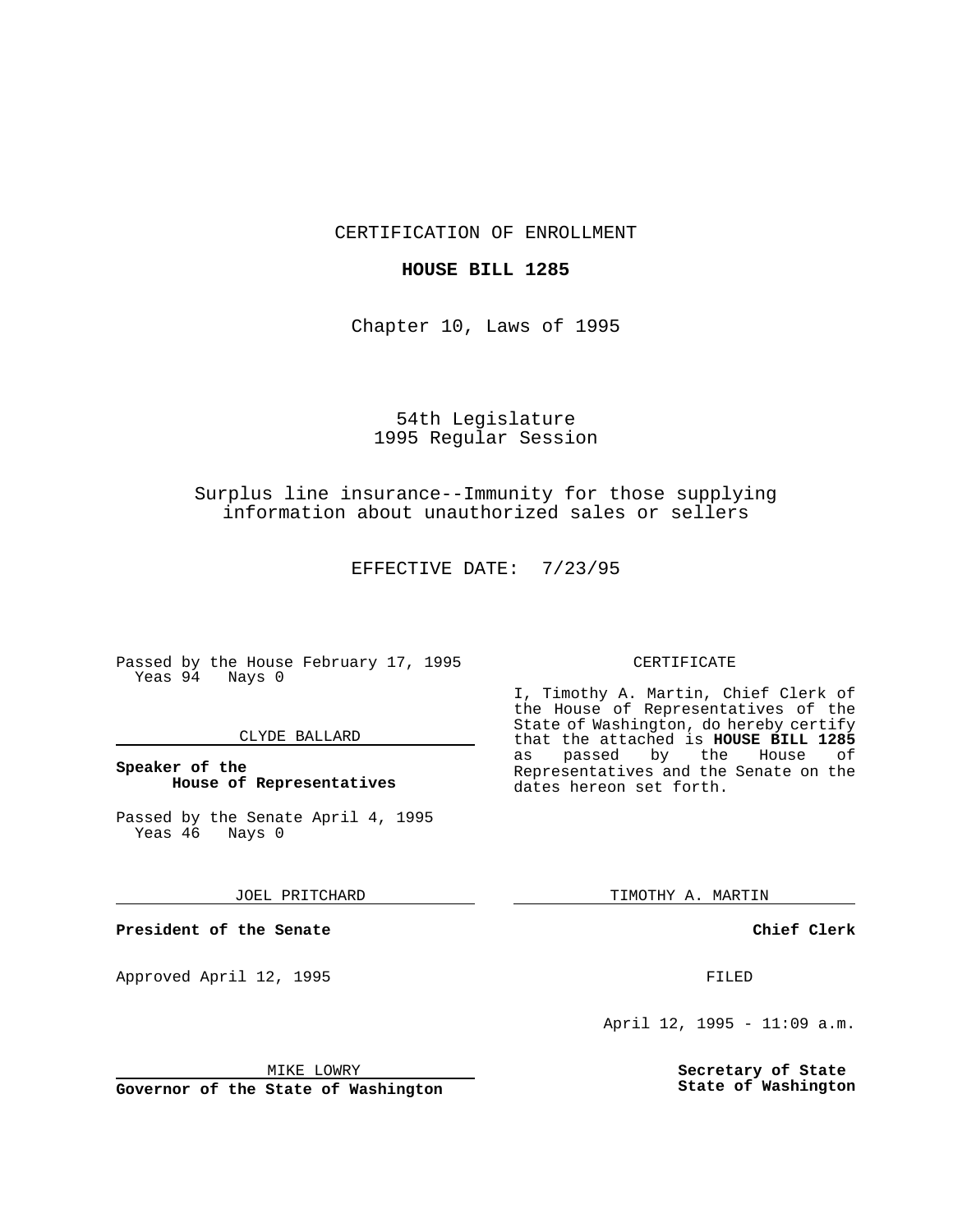## **HOUSE BILL 1285** \_\_\_\_\_\_\_\_\_\_\_\_\_\_\_\_\_\_\_\_\_\_\_\_\_\_\_\_\_\_\_\_\_\_\_\_\_\_\_\_\_\_\_\_\_\_\_

\_\_\_\_\_\_\_\_\_\_\_\_\_\_\_\_\_\_\_\_\_\_\_\_\_\_\_\_\_\_\_\_\_\_\_\_\_\_\_\_\_\_\_\_\_\_\_

Passed Legislature - 1995 Regular Session

## **State of Washington 54th Legislature 1995 Regular Session**

**By** Representatives L. Thomas, Dellwo, Mielke, Benton, Huff, Wolfe, Campbell, Costa, Pelesky, Dyer, Kessler, Smith and Beeksma

Read first time 01/19/95. Referred to Committee on Financial Institutions & Insurance.

 AN ACT Relating to immunity for providing surplus line insurance information to the insurance commissioner; and amending RCW 48.01.190.

BE IT ENACTED BY THE LEGISLATURE OF THE STATE OF WASHINGTON:

 **Sec. 1.** RCW 48.01.190 and 1987 c 51 s 1 are each amended to read as follows:

 (1) Any person who files reports, or furnishes other information, required under Title 48 RCW, required by the commissioner under authority granted by Title 48 RCW, useful to the commissioner in the administration of Title 48 RCW, or furnished to the National Association of Insurance Commissioners at the request of the commissioner or pursuant to Title 48 RCW, shall be immune from liability in any civil action or suit arising from the filing of any such report or furnishing such information to the commissioner or the National Association of Insurance Commissioners, unless actual malice, fraud, or bad faith is shown.

 (2) The commissioner and the National Association of Insurance Commissioners, and the agents and employees of each, are immune from liability in any civil action or suit arising from the publication of any report or bulletin or dissemination of information related to the